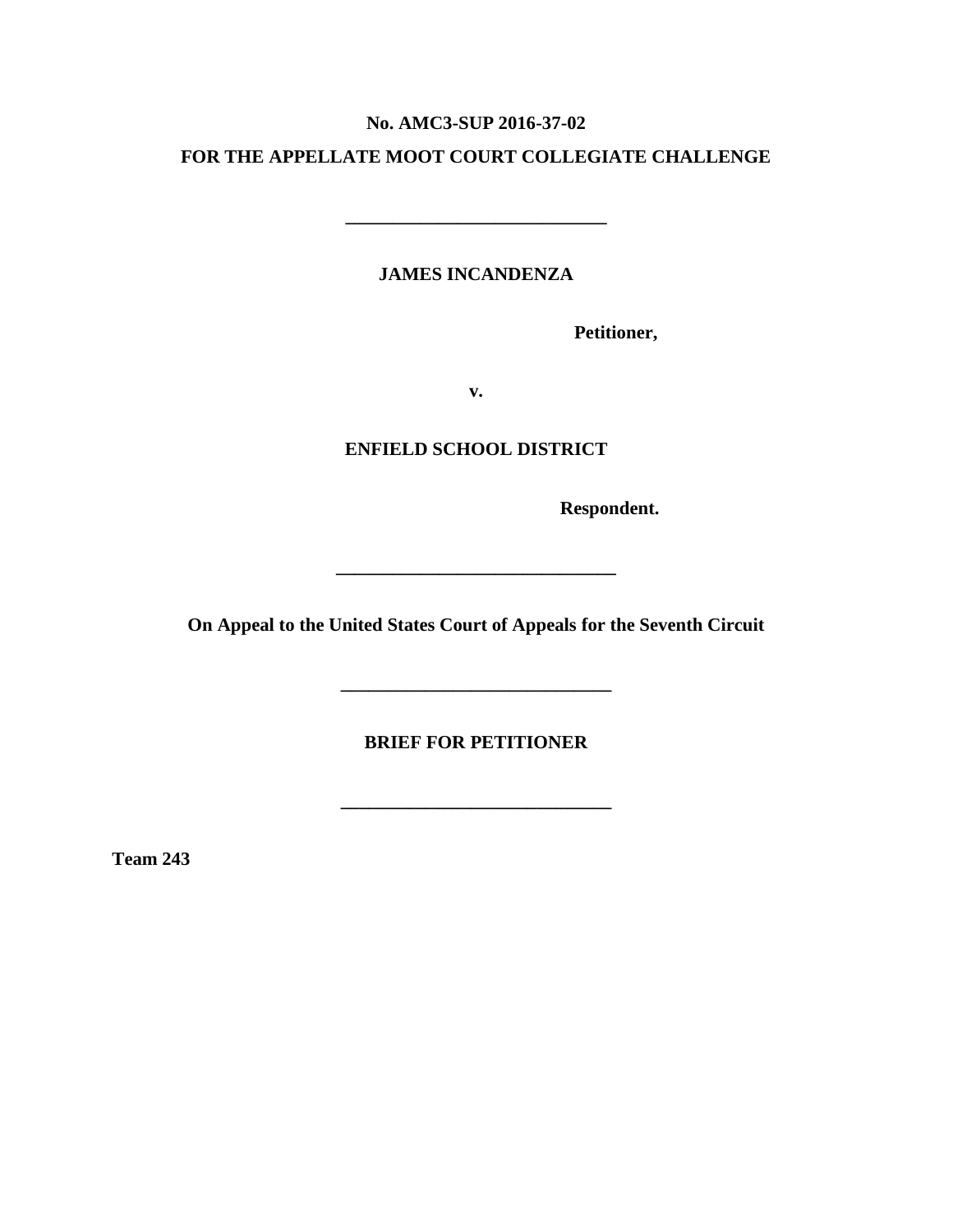## **QUESTION PRESENTED**

Whether there is a hybrid rights exception to the general rule that the First Amendment's Free Exercise Clause requires only rational basis review for neutral and generally applicable laws that incidentally burden a particular religion.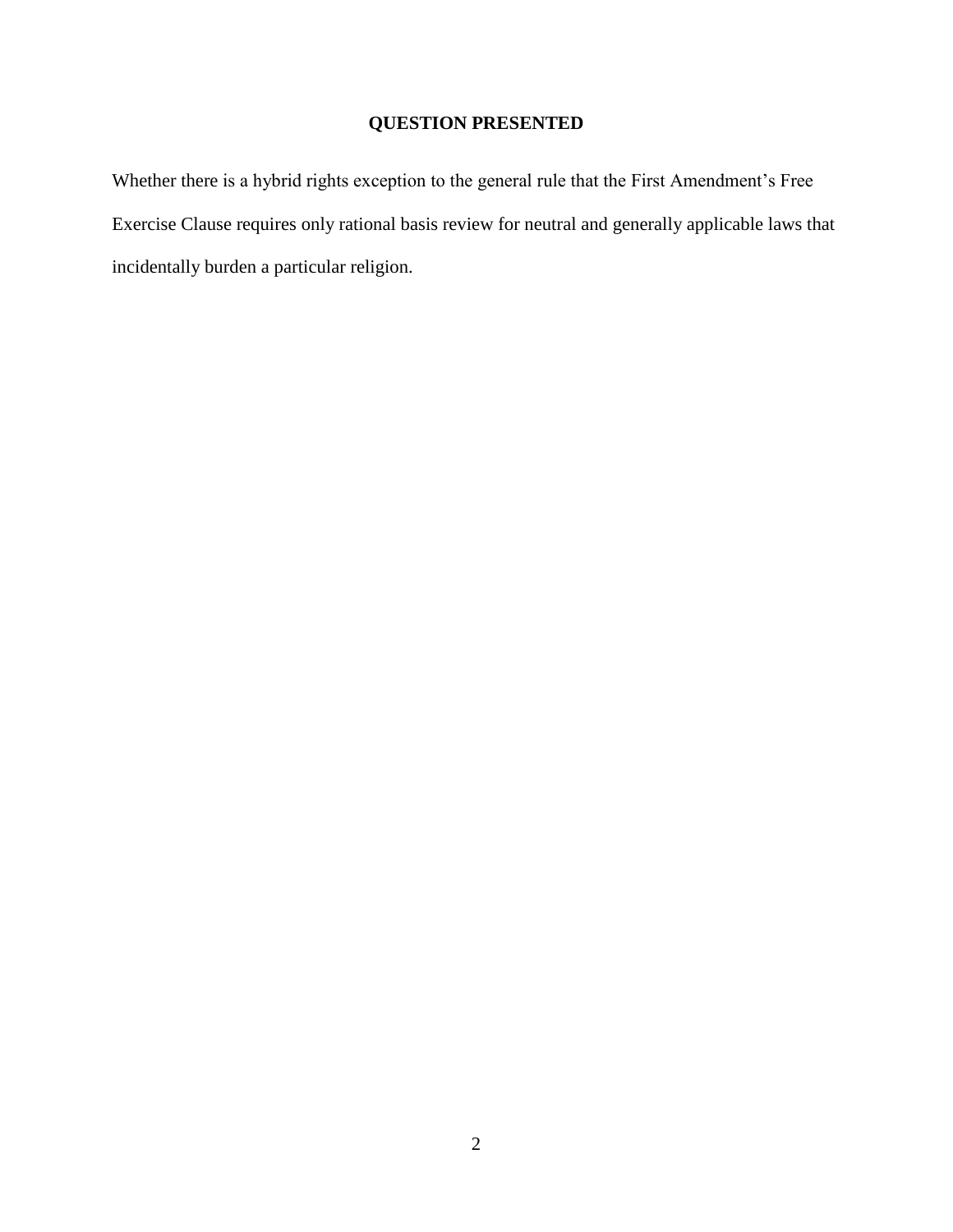### TABLE OF CONTENTS

| <b>ARGUMENT</b>                                                                                                      |
|----------------------------------------------------------------------------------------------------------------------|
| 1. THIS COURT SHOULD APPLY THE HYRBRID RIGHTS EXCEPTION  8                                                           |
|                                                                                                                      |
| B. Hybrid Rights Exception Should Not Be Dismissed As Dicta 9, 10                                                    |
| C. The Hybrid Rights Exception Is Applicable To This Case 10 - 12                                                    |
| 2. THIS COURT SHOULD HOLD THAT THE CANDY BAN VIOLATES THE FIRST<br>AND FOURTEENTH AMENDMENT RIGHTS OF THE INCANDENZA |
| A. The candy ban violates the First Amendment Free Exercise right of the                                             |
|                                                                                                                      |
| B. The candy ban prevents the Petitioner from exercising his fundamental right to                                    |
|                                                                                                                      |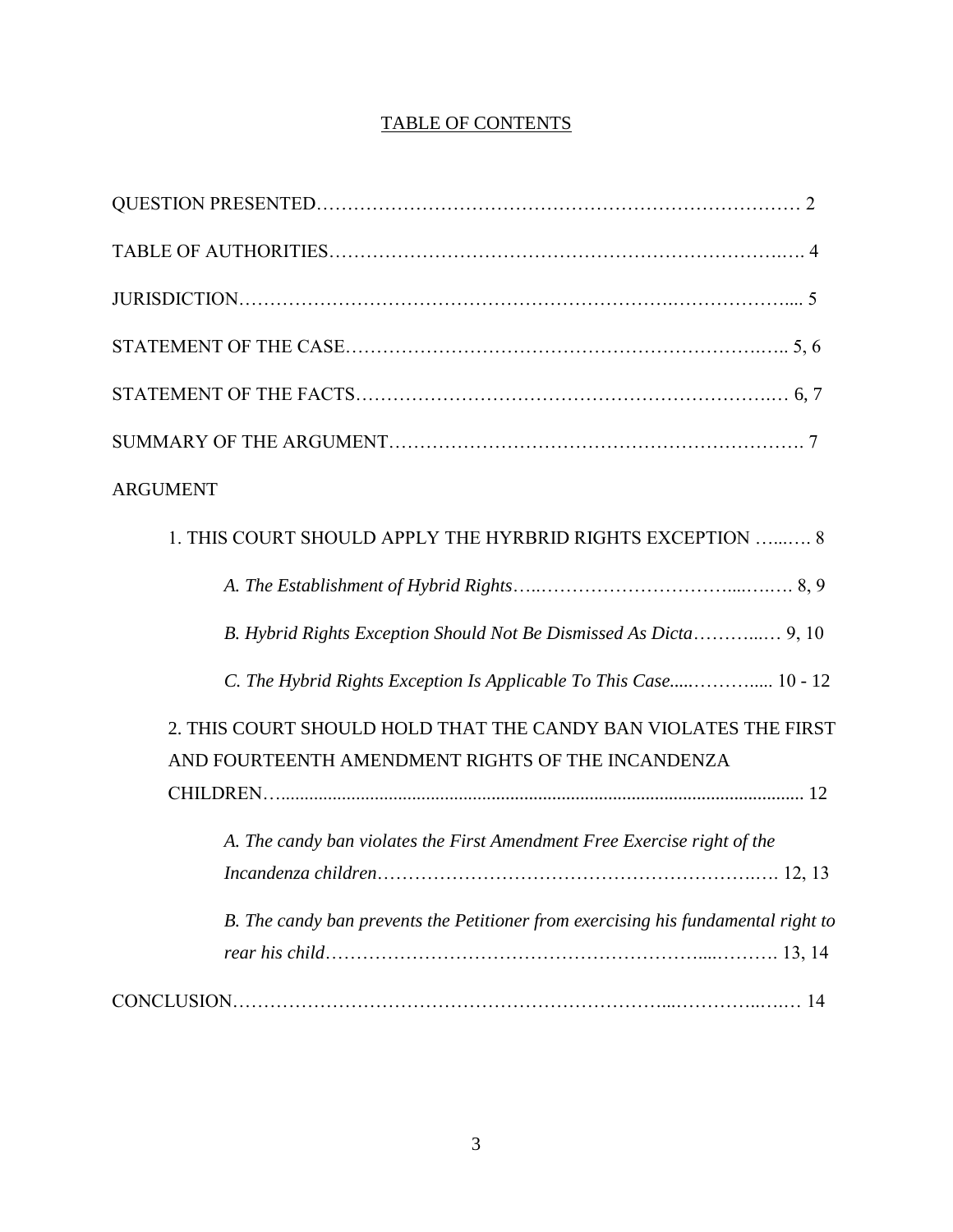### TABLE OF AUTHORITIES

| Employment Div., Dept. of Human Resources of Oregon v. Smith, 494 U.S. 872 (1990) 7 |
|-------------------------------------------------------------------------------------|
|                                                                                     |
|                                                                                     |
| San Jose Christian College v. City of Morgan Hill, 360 F.3d 1024 (9th Cir. 2004) 11 |
| Swanson v. Guthrie Independent School District, 135 F.3d 694 (1998) 10              |
|                                                                                     |
| <b>OTHER AUTHORITIES</b>                                                            |
|                                                                                     |
|                                                                                     |
|                                                                                     |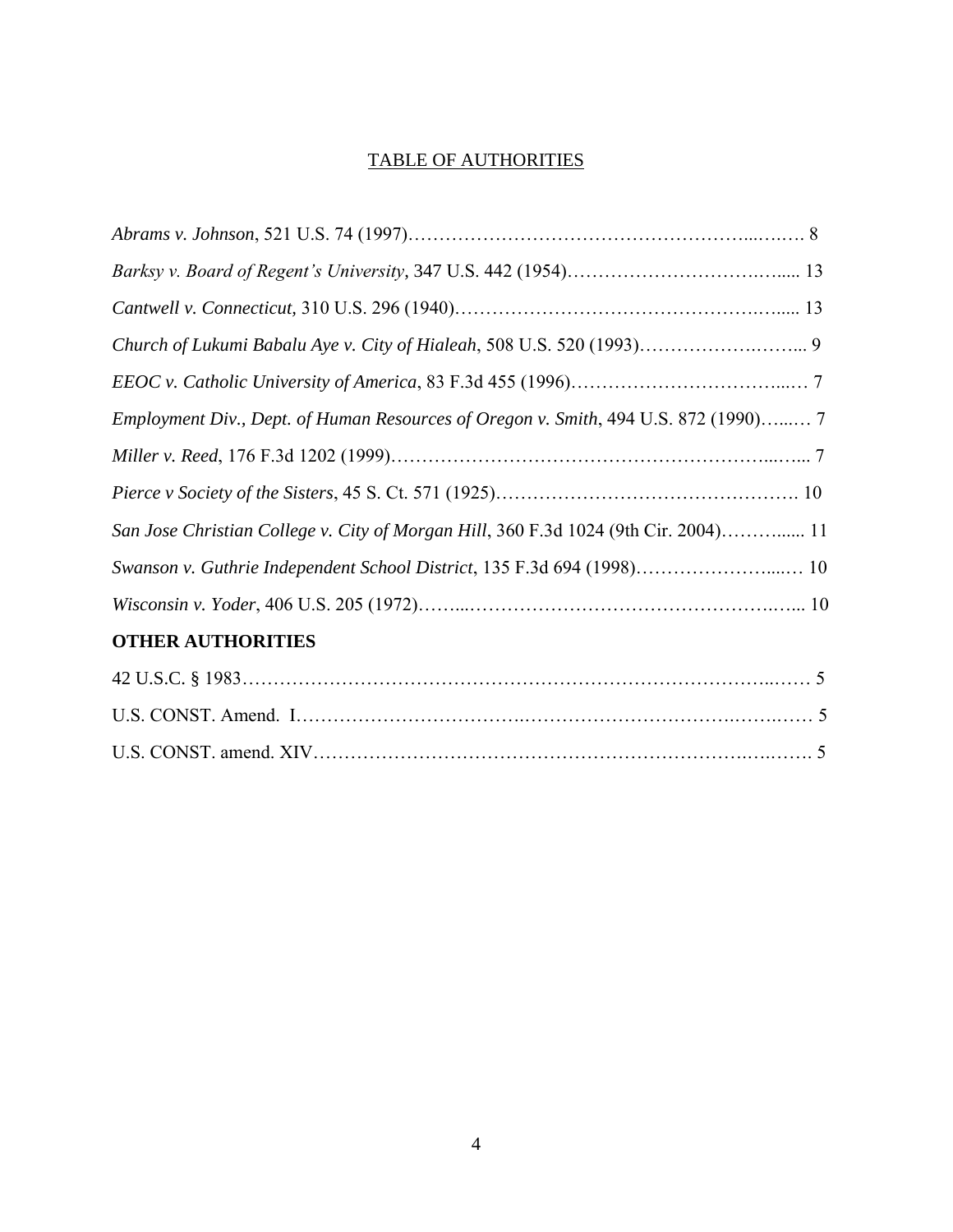#### UNITED STATES COURT OF APPEALS FOR THE SEVENTH CIRCUIT

CASE No. AMC3-SUP 2016-33-03

#### JAMES INCANDENZA,

Petitioner,

v.

ENFIELD SCHOOL DISTRICT,

Respondent.

BRIEF FOR PETITIONER

\_\_\_\_\_\_\_\_\_\_\_\_\_\_\_\_\_\_\_\_\_\_\_\_\_\_\_\_\_\_\_\_

\_\_\_\_\_\_\_\_\_\_\_\_\_\_\_\_\_\_\_\_\_\_\_\_\_\_\_\_\_\_\_\_

#### **JURISDICTION**

The parties agree that as the final court of appeals, the Supreme Court of the United States has jurisdiction over this case. The parties further agree to not raise any jurisdictional issues in either their brief or their oral arguments.

#### STATEMENT OF THE CASE

The case originated in the United States District Court for the District of Infinity. Petitioner, James Icandenza, brought civil action pursuant to 42 U.S.C. § 1983 for a violation of his rights under the First and Fourteenth Amendments to the United States Constitution as well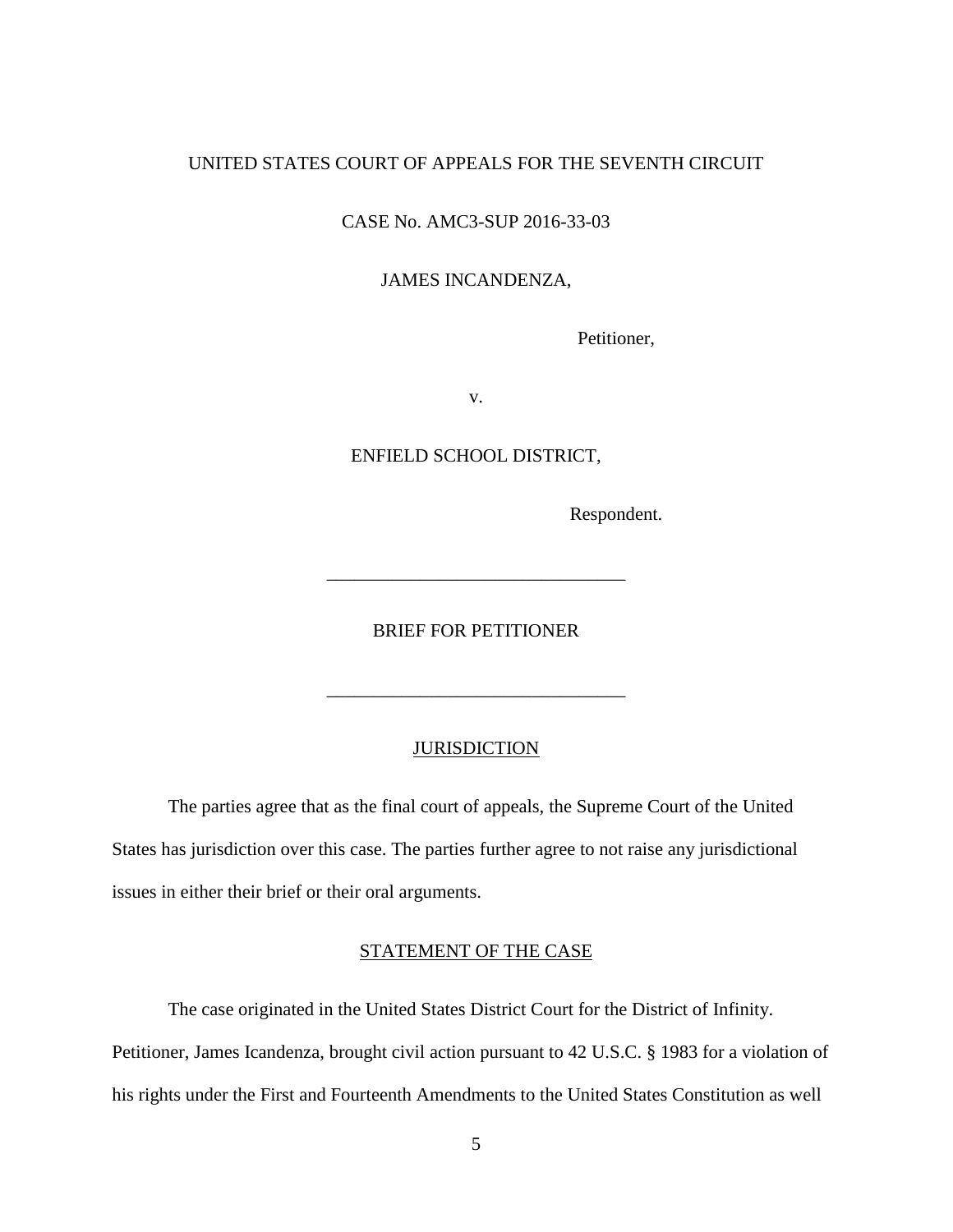as his parental right to guide the education and upbringing of his children. R. at 3, 5. Respondent, Enfield School District, adopted a district-wide ban on the consumption of chocolate and other candy on school campuses which was implemented on March 3, 2008. R. at 2. Incandenza and his sons regularly consume chocolate throughout the day to honor their Sylvanist religion; however, the school ban made it impossible for the children to attend school and practice their religious beliefs. R. at 4, 5. Petitioner submitted a complaint on April 1, 2008 requesting an order compelling Respondent to suspend the candy ban and to once again allow consumption of chocolate on school grounds within the Enfield School District as well as any additional relief that the District Court deemed to be just and proper. R. at 5. Petitioner submitted a motion for summary judgment on May 5, 2008, which was denied on June 19, 2008 by the District Court and the Respondent's cross-motion for summary judgment was granted. R. at 21. On July 18, 2008, Petitioner appealed to the United States Court of Appeals for the Seventeenth Circuit where the District Court decision was affirmed. R. at 22. This appeal by Petitioner was then granted by the United States Court of Appeals for the Seventeenth Circuit on August 12, 2008. This case will address whether there is a hybrid rights exception to the general rule that the First Amendment's Free Exercise Clause requires only rational basis review for neutral and generally applicable laws that incidentally burden a particular religion. R. at 23.

#### STATEMENT OF FACTS

On March 3, 2008, the Enfield School District (ESD) announced a district-wide candy ban that equated candy to the consumption of tobacco or viewing pornography. R. at 2. This ban was in response to the perceived obesity epidemic being portrayed by many Enfield media outlets. R. at 4. Several local parents formed a group called Parents Against Childhood Obesity (PACO) and forced the school district to take action. R. at 4. James Incandenza's sons Orin,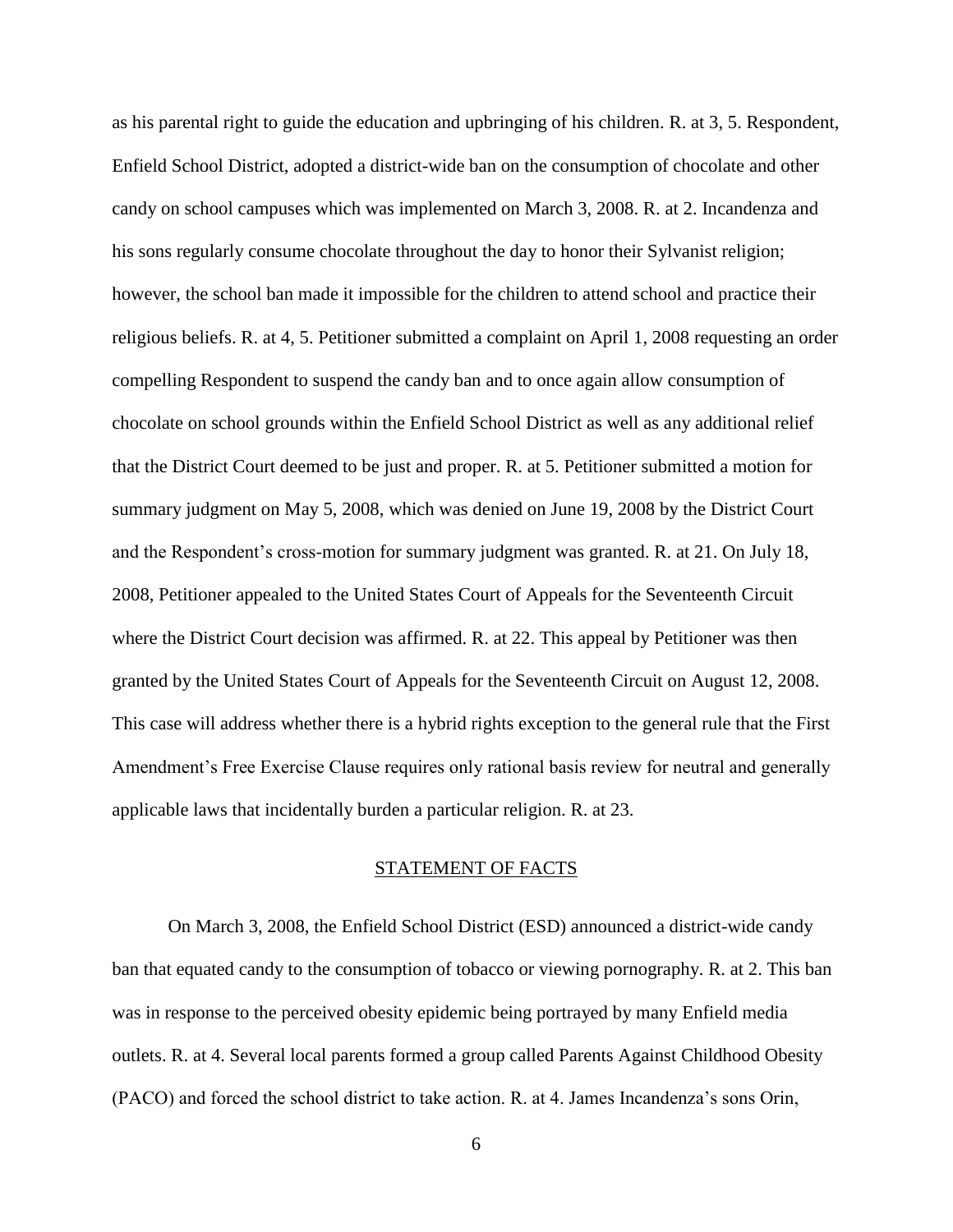Mario, and Hal, are students of the ESD and the family members are adherents of the Sylvan Church. The Sylvan Church recognizes the cocoa plant as a sacred gift from Gaia, their principal deity. R. at 4. In accordance with their faith, the most observant Sylvanists consume a small chocolate wafer once an hour from sunrise until sunset to honor this gift. R. at 4. The Incandenzas have long practiced this tradition, and the three boys have been sent to school with a very small bag of chocolate wafers. R. at 4. Immediately after learning of the ban, Mr. Incandenza informed the ESD officials that it greatly jeopardized his sons' faith, but the officials dismissed his concern and would not allow an exception. R. at 4. The ESD admitted not having evidence of the children disturbing class because of their chocolate consumption. R. at 5, 6.

#### SUMMARY OF THE ARGUMENT

The Petitioner's free exercise and parental rights have been clearly violated by the District's candy ban. While this may be a generally applicable law, the First Amendment can bar application of a neutral, generally applicable law to religiously motivated law action when the Free Exercise Clause claim is presented in combination with a constitutional companion claim, such as a parent's right to direct the education of their children. (*Employment Div., Dept. of Human Resources of Oregon v. Smith*, 494 U.S. 872 (1990)). The violation of the two fundamental rights in conjunction with one another passes both the colorability and independent viability tests and thus invokes the hybrid rights exception to the rational basis test articulated in *Smith* and followed in *Miller v. Reed*, 176 F.3d 1202 (1999) and *EEOC v. Catholic University of America,* 83 F.3d 455 (1996). When this hybrid rights exception is present, the Courts must employ strict scrutiny to review the state action. Mr. Incandenza's claim is specifically the type of claim to which this exception applies. Under strict scrutiny, the candy ban must fail.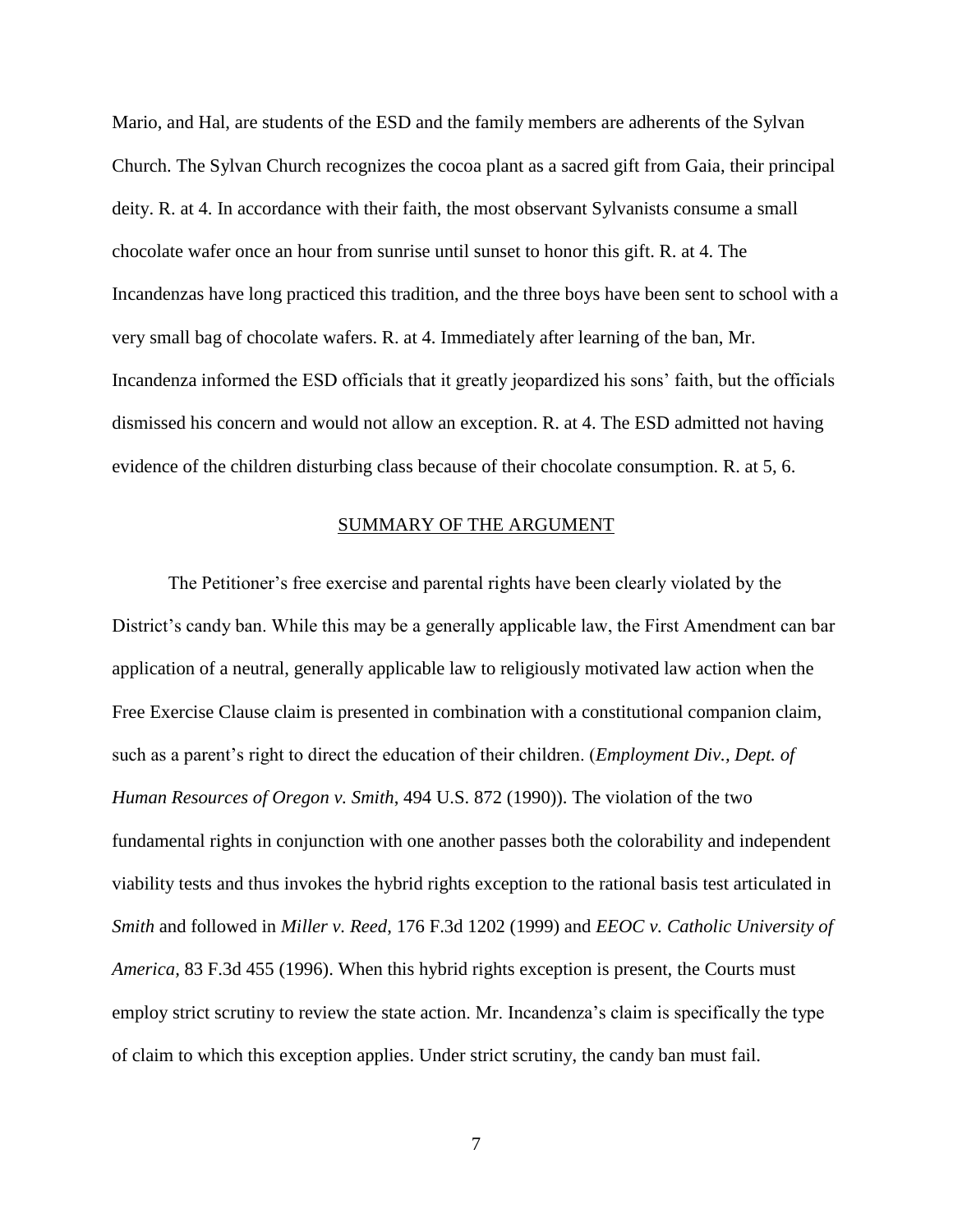#### ARGUMENT

#### I. THIS COURT SHOULD APPLY THE HYBRID RIGHTS EXCEPTION.

When articulated in *Smith*, the hybrid rights exception was intended to provide relief for people whose fundamental rights were violated as well as their free exercise rights. It is valid for the courts to treat multiple rights violated in conjunction with one another with a higher level of scrutiny and therefore acknowledge the hybrid rights exception. Of the appellate courts who have analyzed the hybrid rights exception, only the Second Circuit dismissed the exception as dicta while the rest of the courts accepted the exception as valid, but did not apply it to the individual cases. In this case, the fundamental right to rear one's children is sufficient to activate the hybrid rights exception.

#### *A. The Establishment of Hybrid Rights.*

The Supreme Court established the hybrid rights exception in *Smith* as a way to acknowledge there will still be cases when strict scrutiny is the more appropriate test than rational basis. In *Smith*, the Court found that if one is fired because of the use of peyote, even if it was for religious purposes, then that person is ineligible for unemployment benefits. The majority in this case decided to have an alternative to strict scrutiny, known as the hybrid rights exception, which required a person to have a fundamental and constitutional right violated in order to receive an exception. However, in *Smith,* the Court ruled that other than a possible free exercise right violation, there was not a fundamental right violated, and thus, hybrid rights did not apply. Applying the hybrid rights exception does not mean any one right violation is of lesser value if not paired. Rather, when two fundamental rights can be combined, it creates a new type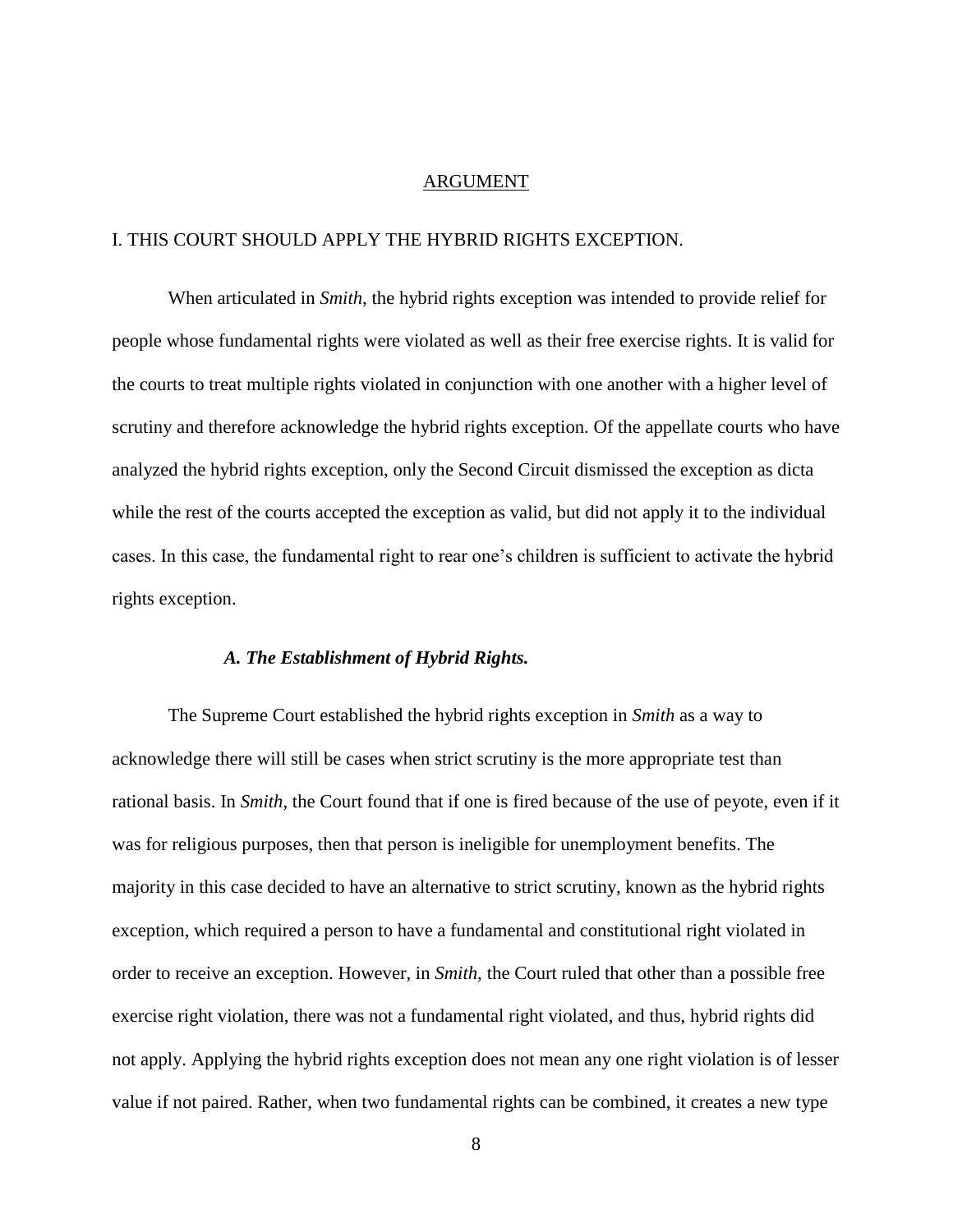of right violation. In *Abrams v. Johnson*, 521 U.S. 74 (1997), the Court struck down Georgia's redistricting plan because it was not just gerrymandering, but rather racially driven gerrymandering. The Court evaluated this violation with strict scrutiny because it violated both the petitioner's Fourteenth and Fifteenth Amendment rights. Similarly, the Incandenza family had not just their First Amendment right to free exercise violated but also their Fourteenth Amendment right to raise their children. A violation of both fundamental rights demands that the Court apply the hybrid rights exception and evaluate the candy ban with the highest level of scrutiny confirmed in *Church of Lukumi Bablu Aye v. City of Hialeah*, 508 U.S. 520 (1993).

#### *B. Hybrid Rights Exception Should Not Be Dismissed As Dicta.*

The District Court sided with the Second Circuit in claiming that the hybrid rights exception is obiter dicta. This view, however, was refuted by First, Ninth, Tenth, and D.C. Circuit Courts who have all held that the hybrid rights exception is not mere dicta. Further, the Supreme Court can be construed as supporting the hybrid rights exception because they had the opportunity to declare it as such during their ruling in *Church of Lukumi Babalu Aye*, but conspicuously chose not do so. The exception is only mentioned in Justice David Souter's concurring opinion. The fact that the Supreme Court created the ruling in a majority opinion and has never denounced it except in an individual justice's concurring opinion is clear evidence that the Supreme Court stands by its holding in *Smith* and hybrid rights are not dicta.

In *Smith*, the Supreme Court held that the state could ban the use of peyote and withhold unemployment benefits from employees fired for using the substance. The Court did so because the complaint was only to the free exercise of religion, but had no other fundamental right infringement. The Court went on to say that had the *Smith* case provided a hybrid situation, it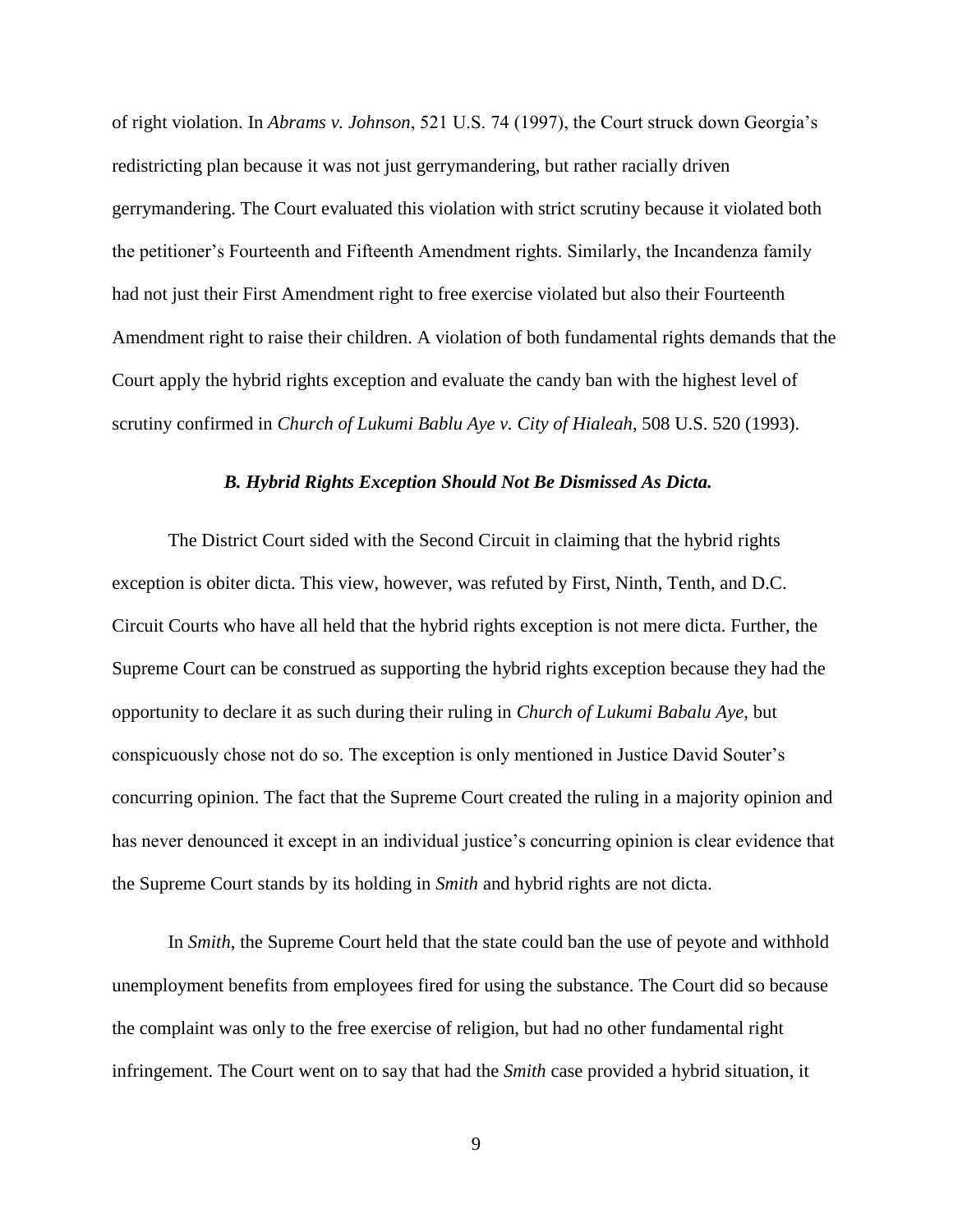may have held for the plaintiffs. When a free exercise claim and a constitutional companion claim, specifically the right to guide a child's upbringing, are combined they create a new right. ESD would like you to believe the combination of these rights to create a hybrid right exception is illogical. *Smith* was not the only case where the Court used the hybrid rights exception, in *Abrams,* the Court established that when redistricting, a form of neutrally applicable law, is violated by gerrymandering based on race, it warrants a higher level of protection than either claim would have individually. The hybrid rights exception is based on the same premise. Essentially, the Court is holding free exercise claims in such a high regard that they deem additional protection through the form of a new right as appropriate. Thus, hybrid rights are logical, a necessary part of *Smith*, and clearly not dicta.

#### *C. The Hybrid Rights Exception Is Applicable To This Case.*

In this case, however, the circumstances are specifically the type that triggers the hybrid rights exception. This case differs from *EEOC* because in that case the free exercise claim and counter claim were ruled to not be independently viable. This established a test known as independent viability test which made it impossible to access strict scrutiny by simply stacking unmerited claims together. The Incandenza's case, however, passes the independent viability test from *EEOC* because the free exercise and parental rights claims are independently viable. By creating a policy which restricts the religion of Mr. Incandenza's sons while simultaneously stripping him of his right to parent, the ESD violated both his free exercise rights and his fundamental right to control his child's destiny as held in *Pierce v. Society of the Sisters*, 45 S. Ct. 571 (1925) and *Wisconsin v. Yoder,* 406 U.S. 205 (1972).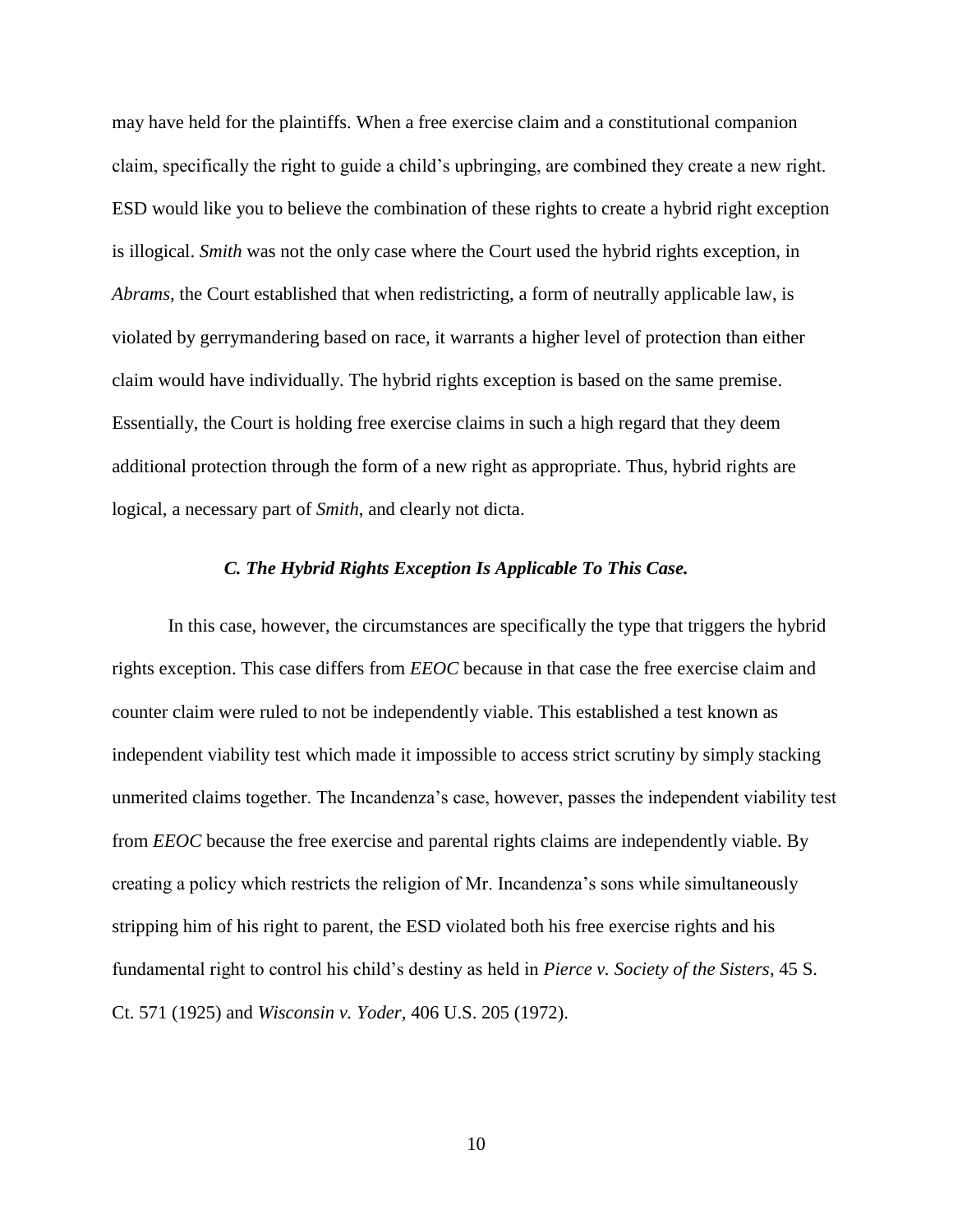This case is further distinguished from *San Jose Christian College v. City of Morgan Hill*, 360 F.3d 1024 (9th Cir. 2004) and *Reed,* because the exception was upheld, but not applied because the companion claims were deemed inadequate as they were not fundamental rights. This case differs from both *Reed* and *City of Morgan Hill* because the constitutional companion claim in question is the type which would trigger the hybrid rights exception. This can be seen because the right the ESD has violated is the right of a parent to control his child's destiny which was upheld in *Pierce* as a fundamental right. Further, *Smith* mentions this right by name as a suitable companion claim to trigger strict scrutiny. Also, the Court established the colorability test in *Reed* which meant that in order to access strict scrutiny the case must show a strong but not certain chance of success on the merits. This case passes the colorability test as the facts of the case and the nature of the rights being violated gives this case a fair chance of success because this family's free exercise right and Mr. Incandenza's right to parent have truly been violated.

Finally, in *Swanson v. Guthrie Independent School District*, 135 F.3d 694 (1998), the Tenth Circuit Court ruled that the right to parent one's child was not a constitutional companion claim when it conflicted with a school's choice of classes or curriculum. The distinction is that this ruling is narrowly tailored to only apply to situations of these exact specifications. The Court's ruling in *Swanson* does not apply to this case, because the rights of parents in regards to school curriculum, is the only parental right effected there. This case does not concern a school's curriculum, but rather a school policy which equates candy and chocolate to tobacco and pornography. This distinction between public health and a school's curriculum places this case outside the scope of *Swanson*'s ruling. Moreover, this case passes both tests and is therefore distinguished from *Swanson*, creating the application theory of the hybrid rights exception. Due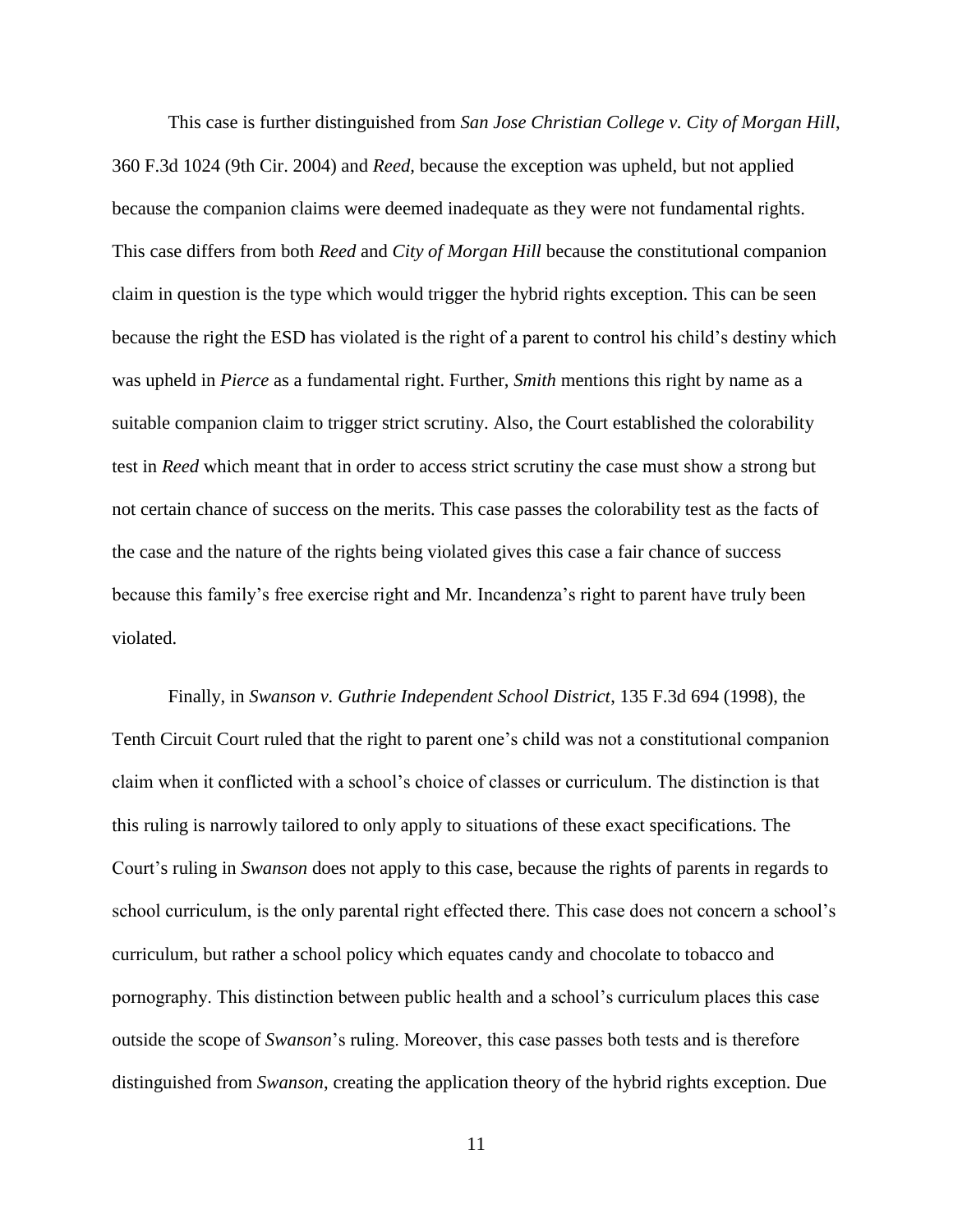to the specific circumstances, this case warrants the hybrid rights exception, because Mr. Incandenza has two constitutional violations, the right to free exercise, and a fundamental right violation, the right for a parent to rear their children; which constitutes strict scrutiny and makes this case different from previous cases where the Court rejected the application of the hybrid rights exception.

# II. THIS COURT SHOULD HOLD THAT THE CANDY BAN VIOLATES THE FIRST AND FOURTEENTH AMENDMENT RIGHTS OF THE INCANDENZA CHILDREN.

The Court should apply the hybrid rights exception in this case. The District Court of Infinity sided with the Second Circuit in deciding that the case was dicta. However, this finding is flawed because the hybrid rights exception is supported by multiple other circuits and not only is this exception established by a Supreme Court ruling, *Smith*, but is also a necessary part of that ruling. Further, since the hybrid rights exception is not dicta, this case should apply the exception because the claims have a colorable chance of success.

## *A. The candy ban violates the First Amendment free exercise right of the Incandenza children.*

The Court established in *Church of Lukumi Babalu Aye,* 508 U.S. 520 (1993) that a law is not "neutral or of general application…must undergo the most rigorous of strict scrutiny." *Id* at 2220. This candy ban is not generally applicable to all students when the burden of one religious group far outweighs that of other students. As held in *Church of Lukumi Babalu Aye*, regardless of whether the ban by definition seems to apply to a substantial amount of nonreligious conduct and not to be overbroad, when it greatly suppresses the rights of a particular religious group to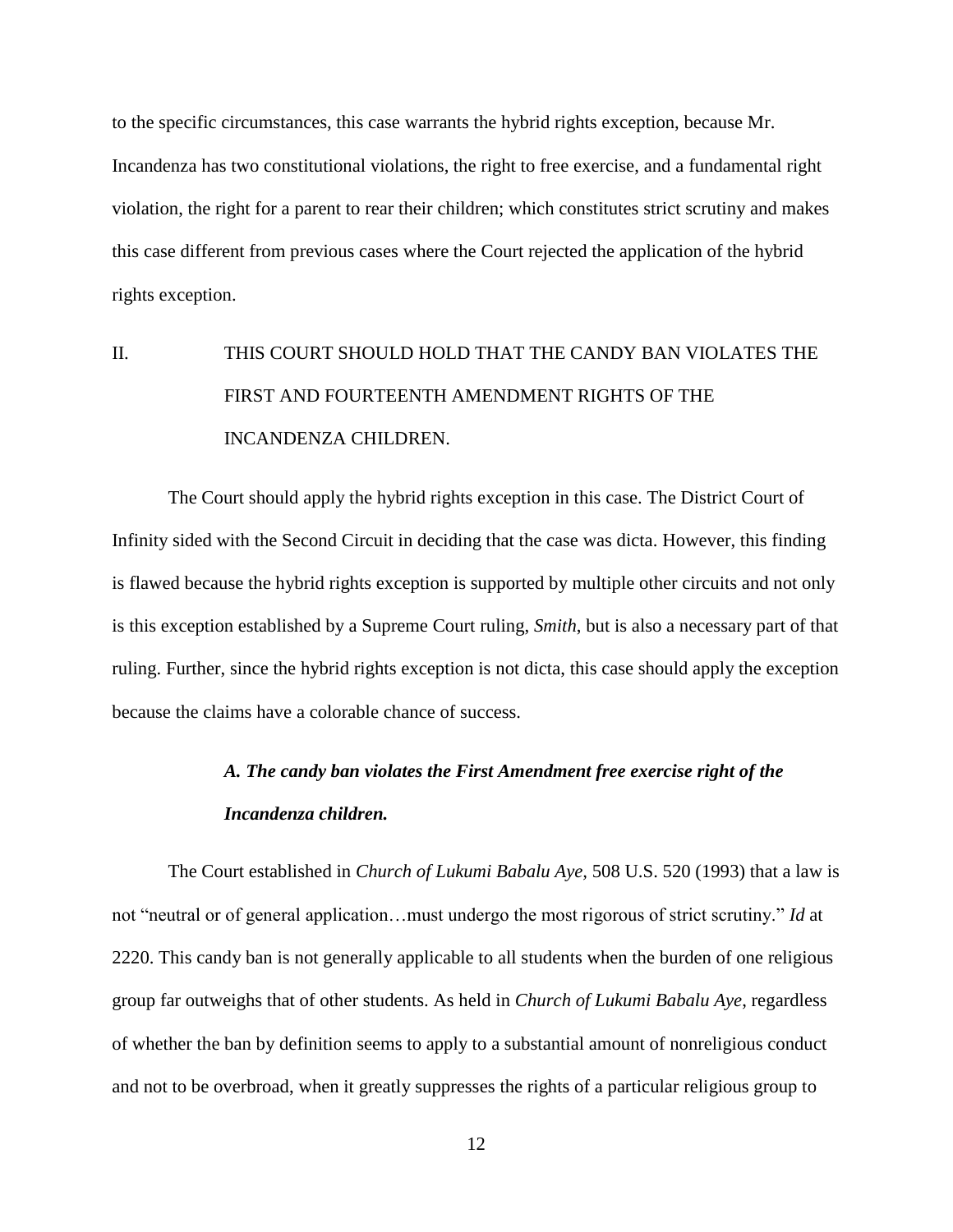worship as their faith commands them to, the ban must be overturned. *Id* at 2220. This act is also not the interest of the school and rather the interest of a parent group who heard nonsubstantiated claims from the media that there was suddenly a severe rise in childhood obesity in their area. The parent group pressured the school into adopting a candy ban that is not effective in accomplishing their goal and suppresses much more religious conduct than is constitutionally permissible according to *Church of Lukumi Babalu Aye. Id* at 2220. Restricting chocolate and candy is not the most effective way to improve the health of the students in the Enfield School District. The schools could accomplish this goal by increasing the time students spend engaged in physical activity or by offering healthier food options for the students to eat each day. The ESD's candy ban's overwhelming result is not a reduction in childhood obesity and rather will just restrict the Petitioner's free exercise rights. "Freedom of conscience and freedom to adhere to such religious organization or form of worship as the individual may choose cannot be restricted by law" *Cantwell v. Connecticut*, 310 U.S. 296 (1940). *Id* at 303. For these reasons, the Court must hold that the Petitioner's free exercise rights, as protected by the First Amendment, have been violated and this candy ban must be overturned.

## *B. The candy ban inhibits the Petitioner from exercising his fundamental right to parent his children.*

The Court held in *Yoder* that a school's compelling interest in compulsory education does not outweigh a parent's fundamental right to raise their children in their faith, and the same is true for a school's interest in the health of their students. *Barksy v. Board of Regent's University*, 347 U.S. 442 (1954) recognized that a state had broad power in protecting public health. *Id* at 449. However, they specified that this extended only to health professions. The ESD's primary focus is the education of the students. Their interest in the health of their students is second to